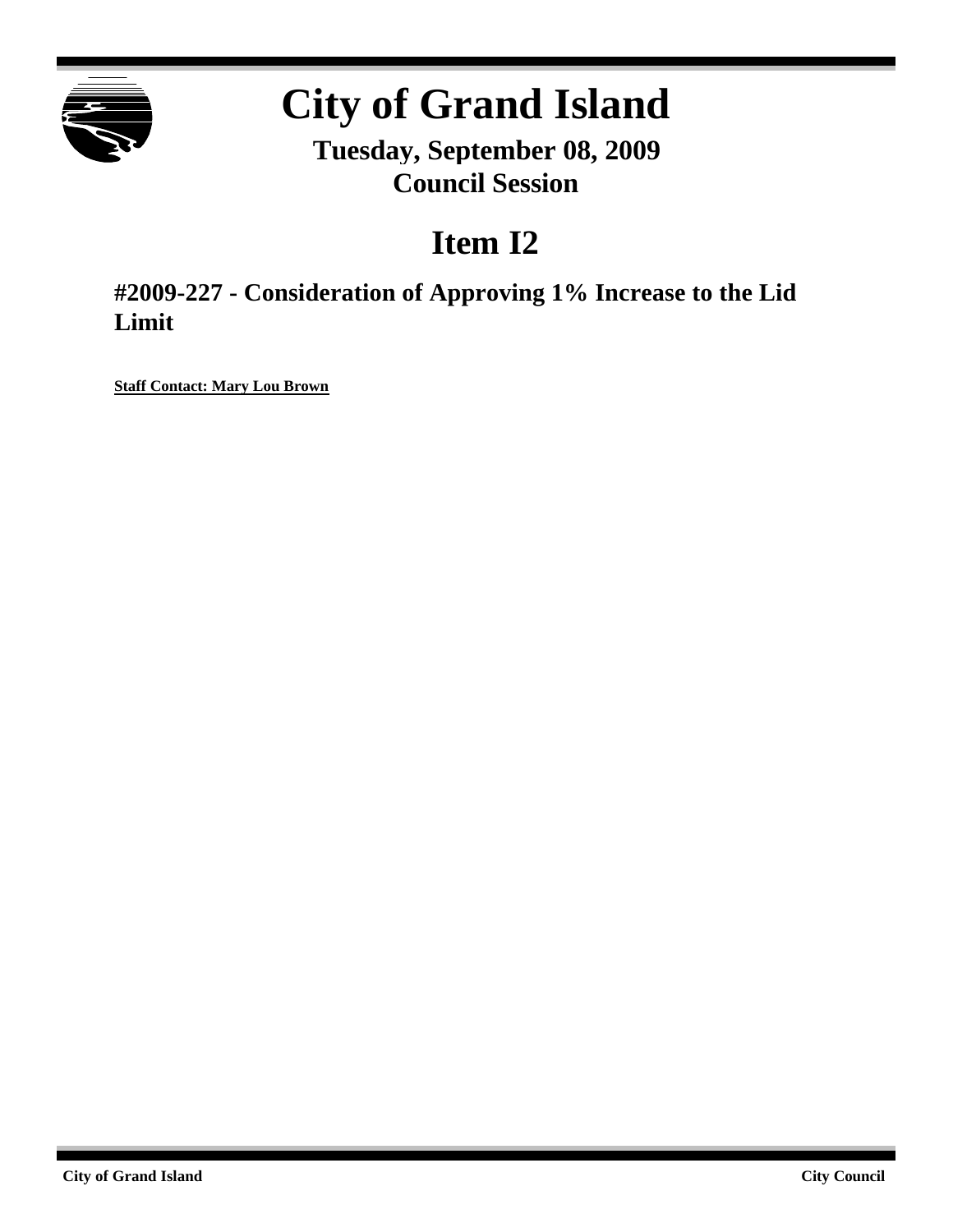## **Council Agenda Memo**

| <b>From:</b>                   | Mary Lou Brown, Finance Director                        |  |
|--------------------------------|---------------------------------------------------------|--|
| <b>Meeting:</b>                | September 8, 2009                                       |  |
| Subject:                       | Consideration of Approving 1% Increase to the Lid Limit |  |
| <b>Item <math>\#</math>'s:</b> | $I-2$                                                   |  |
| $Presenter(s):$                | Mary Lou Brown, Finance Director                        |  |

#### **Background**

In 1998, the Nebraska State Legislature passed LB989, which put a cap on the amount of restricted revenues a political subdivision can budget. The restricted revenues that the City of Grand Island includes in the budget are Property Taxes, Local Option Sales Tax, Motor Vehicle Tax, Highway Allocation and State Aid. Of these restricted revenues, property tax is the only revenue which the City can control.

#### **Discussion**

Each year, political subdivisions are allowed by State Statute to raise the restricted revenue base from the prior year by 2.5%. The base may also be increased if the growth in taxable valuation is higher than the allowed 2.5%. A third way to increase the base is to have the Political Subdivision governing board (City Council) vote to increase the base by an additional 1%. The base amount is then the maximum amount of restricted revenues the City can receive. If the City is not at the base amount, the remaining amount is carried forward as unused authority. The increase in restricted funds authority using the 1% additional amount and the population growth factor is not an increase in budgeted revenues. It only provides the ability to increase restricted revenues, particularly property tax, in a future year as necessary, if Council so decides. Approval of the 1% increase does not increase authorized expenditures and is prudent fiscal management.

### **Alternatives**

It appears that the Council has the following alternatives concerning the issue at hand. The Council may:

1. Approve the 1% increase to the Lid Limit.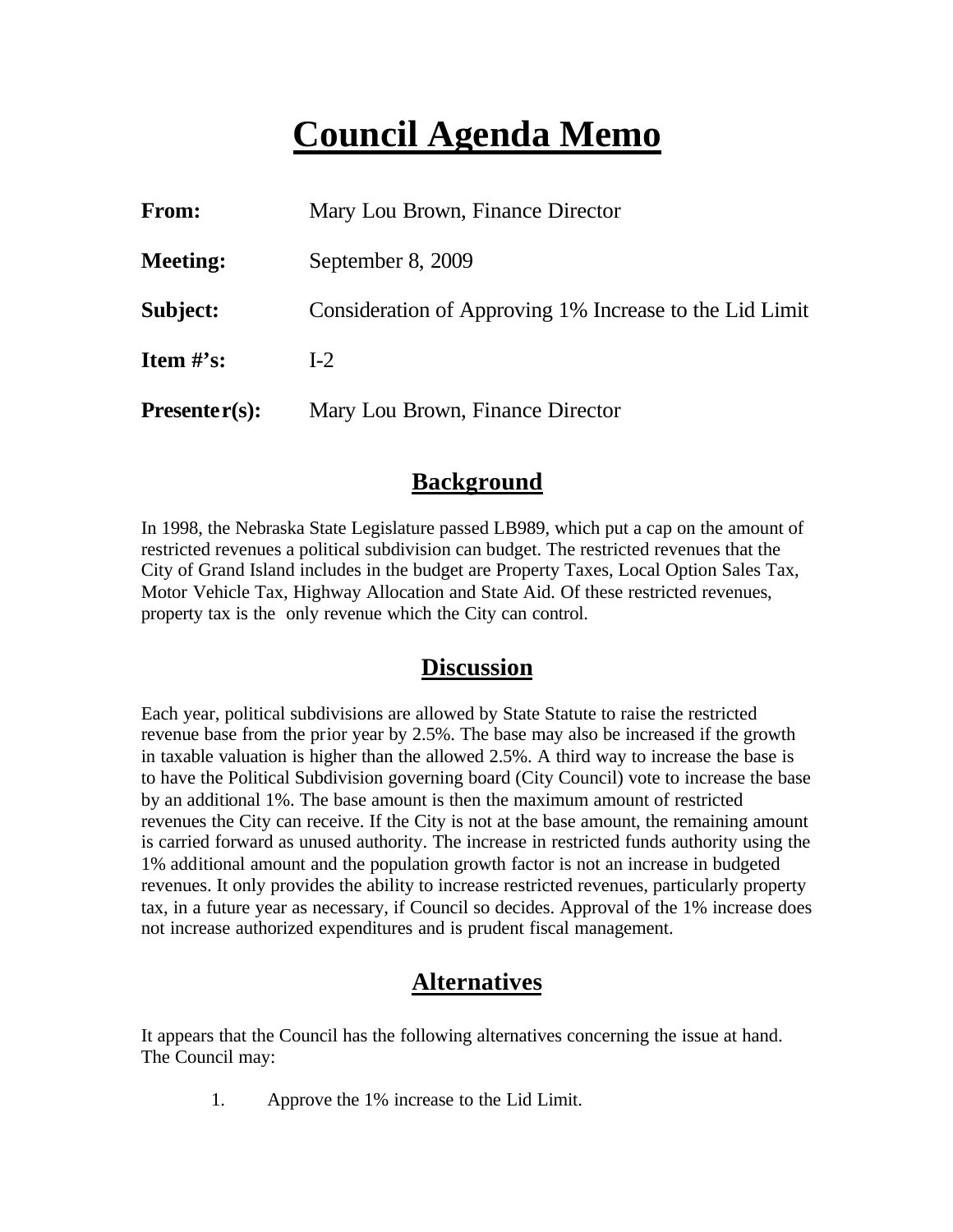2. Disapprove or deny the 1% increase.

#### **Recommendation**

City Administration recommends that the Council approve the increase to the Lid Limit.

### **Sample Motion**

Move to approve the 1% increase to the Lid Limit for the 2009-2010 Budget.